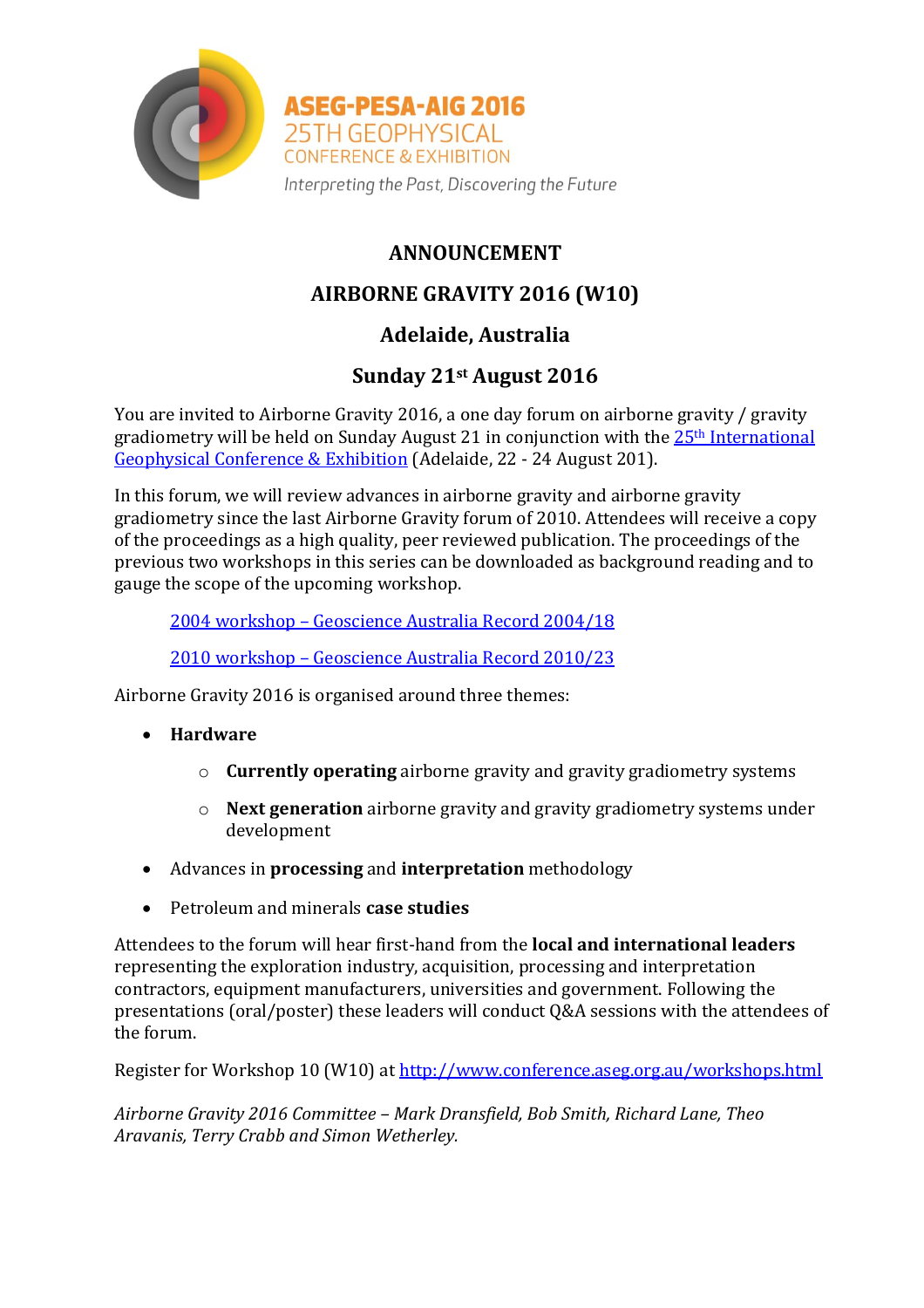### Oral Presentations

| <b>Theme</b>                   | <b>Title</b>                                                                                                                                                                 | Presenter              | <b>Affiliation</b>                                   |
|--------------------------------|------------------------------------------------------------------------------------------------------------------------------------------------------------------------------|------------------------|------------------------------------------------------|
| <b>Hardware</b>                | Recent advances in Lockheed Martin's gravity<br>gradiometer technology                                                                                                       | Thomas Meyer           | Lockheed Martin<br>(USA)                             |
|                                | Recent developments with Falcon AGG                                                                                                                                          | Chris van Galder       | CGG                                                  |
|                                | First data from the HD-AGG instrument                                                                                                                                        | <b>Brian Main</b>      | Gedex<br>(Canada)                                    |
|                                | VK1 - A next-generation airborne gravity<br>gradiometer                                                                                                                      | Frank van Kann         | <b>Rio Tinto</b>                                     |
| Processing &<br>Interpretation | Reducing noise by transforming and combining<br>gravity gradient components                                                                                                  | James Brewster         | <b>Bell Geospace</b><br>(USA)                        |
|                                | Equivalent source and Fourier transform<br>techniques in Falcon AGG data processing                                                                                          | Tianyou Chen           | CGG                                                  |
|                                | Referencing airborne gravity and airborne<br>gravity gradiometer data to the gravity datum -<br>the options and implications for combining<br>airborne data with ground data | <b>Richard Lane</b>    | Geoscience<br>Australia                              |
|                                | An overview of airborne gravity gradiometer<br>data inversion                                                                                                                | Yaoguo Li              | Colorado School of<br>Mines<br>(USA)                 |
|                                | An investigation of the effects of filtering in the<br>analysis of airborne gravity gradient data                                                                            | John Paine             | Scientific<br>Computing<br>Applications              |
|                                | Constrained stochastic inversion of gravity<br>gradients                                                                                                                     | Helen Gibson           | <b>Intrepid Geophysics</b>                           |
|                                | The VOXI approach to modelling 3D density and<br>magnetic properties of the R.J. Smith Test<br>Range                                                                         | Ian Macleod            | Geosoft<br>(Canada)                                  |
| <b>Case Histories</b>          | Airborne gravity case histories                                                                                                                                              | Luise Sander           | Sander Geophysics<br>(Canada)                        |
|                                | Applications of gravity gradient data for<br>hydrocarbon exploration in the Canning Basin                                                                                    | Tony Rudge             | <b>Buru Energy</b>                                   |
|                                | Mapping gravity over inhospitable terrain                                                                                                                                    | Asbjorn<br>Christensen | Nordic Geoscience                                    |
|                                | The value of airborne gravity gradiometry to<br>exploration in the Pilbara                                                                                                   | Mike Haederle          | Rio Tinto                                            |
|                                | Recent applications of airborne gravity<br>gradiometry in mineral and petroleum<br>exploration; examples and lessons learned                                                 | Kit Campbell           | Campbell & Walker<br>Geophysics<br>(Canada/Scotland) |